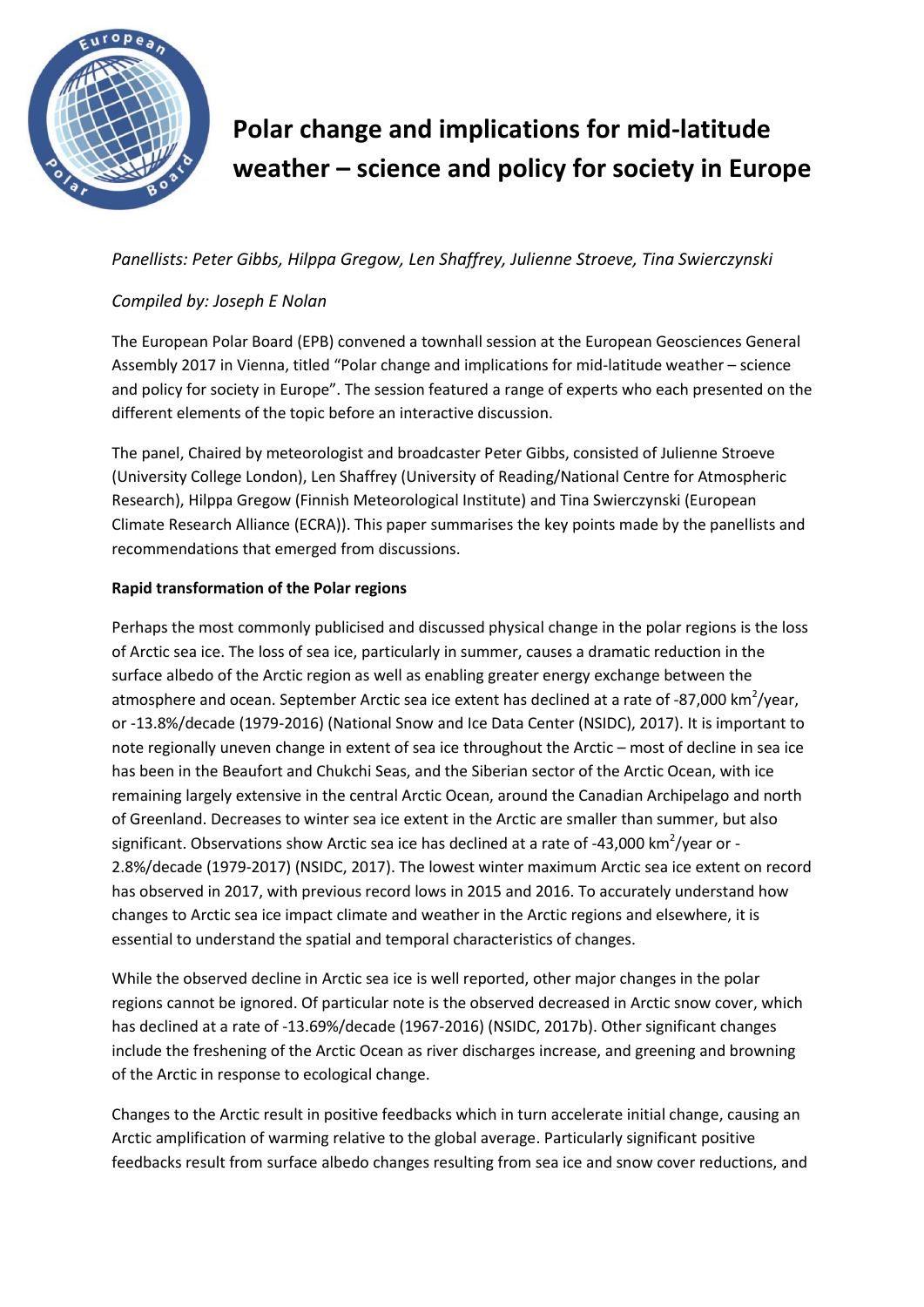vegetation change. With accelerated warming in the Arctic due to Arctic amplification, coupled with warm air advection into the Arctic from lower latitudes, observations suggest that the 2016-2017 winter may have been the warmest on record in the Arctic.

Polar amplification means the observed changes and rates of change in the Arctic will likely continue to increase, with growing implications for the global climate system. Model intercomparisons predict a sea ice free Arctic in summer by 2040 is likely (Stroeve & Barrett, 2015). Keeping global average temperature rise to below 1.5 °C is seen as the only way to potentially avoid more drastic change in the polar regions in the future, and potentially severe associated impacts for mid-latitudes.

## **Polar-mid-latitude links – a modelling perspective**

In order to understand polar change and implications for mid-latitude weather, it is essential to use models. Observations are important, but alone are insufficient to for understanding changing environments and climates, and how they interact. This is particularly true for future predictions of how weather and climate will change in Europe in response to the rapid transformation of the polar regions described above.

Disagreements remain as to the linkages between polar change and mid-latitude weather, largely due to the lack of a clear signal in model outputs. This is not resolved by the observation record which, being relatively short, does not allow clear trends to be established. Trends and relationships between Arctic change and European weather are particularly difficult to identify due to the highly noisy signals, with many active weather systems and ongoing changes in the northern hemisphere mid-latitudes. Particularly noteworthy is the relationship between Arctic sea ice loss and the atmosphere – the atmospheric response to sea ice decline is highly complex and non-linear, further complicated by the spatial and temporal heterogeneity of the decline discussed above. Despite the described difficulties and complexities, there is growing confidence that the observed and ongoing changes in the Arctic are responsible for an increase in the storminess of weather in Europe. With modelling, there is the ability to more clearly identify trends and connections between polar change and mid-latitude weather.

Currently there are disparities in the outputs of different models attempting to understand the linkages between changes in the Arctic environment and mid-latitude weather in the northern hemisphere. It is suggested that a model intercomparison project or initiative, specific to the polar regions and their influence on mid-latitude weather, is needed to help resolve some of the uncertainty in model outputs.

There are several international projects and initiatives currently working to improve understanding of polar change, particularly in the Arctic, and how it may influence mid-latitude weather in the future. These include Horizon2020 projects APPLICATE, Blue-Action and INTAROS. It is hoped that the contributions of these projects, and others, will establish the strength and nature of any connections between polar change and mid-latitude weather, particularly in Europe.

#### **Understanding climate and weather risk associated with polar change**

Polar amplification means the impacts of climate change are felt most quickly in high-latitude regions (Overland *et al.*, 2015). The potential connections between the Arctic and Europe mean that implications of direct impacts may be felt beyond the polar regions. Changes to European weather,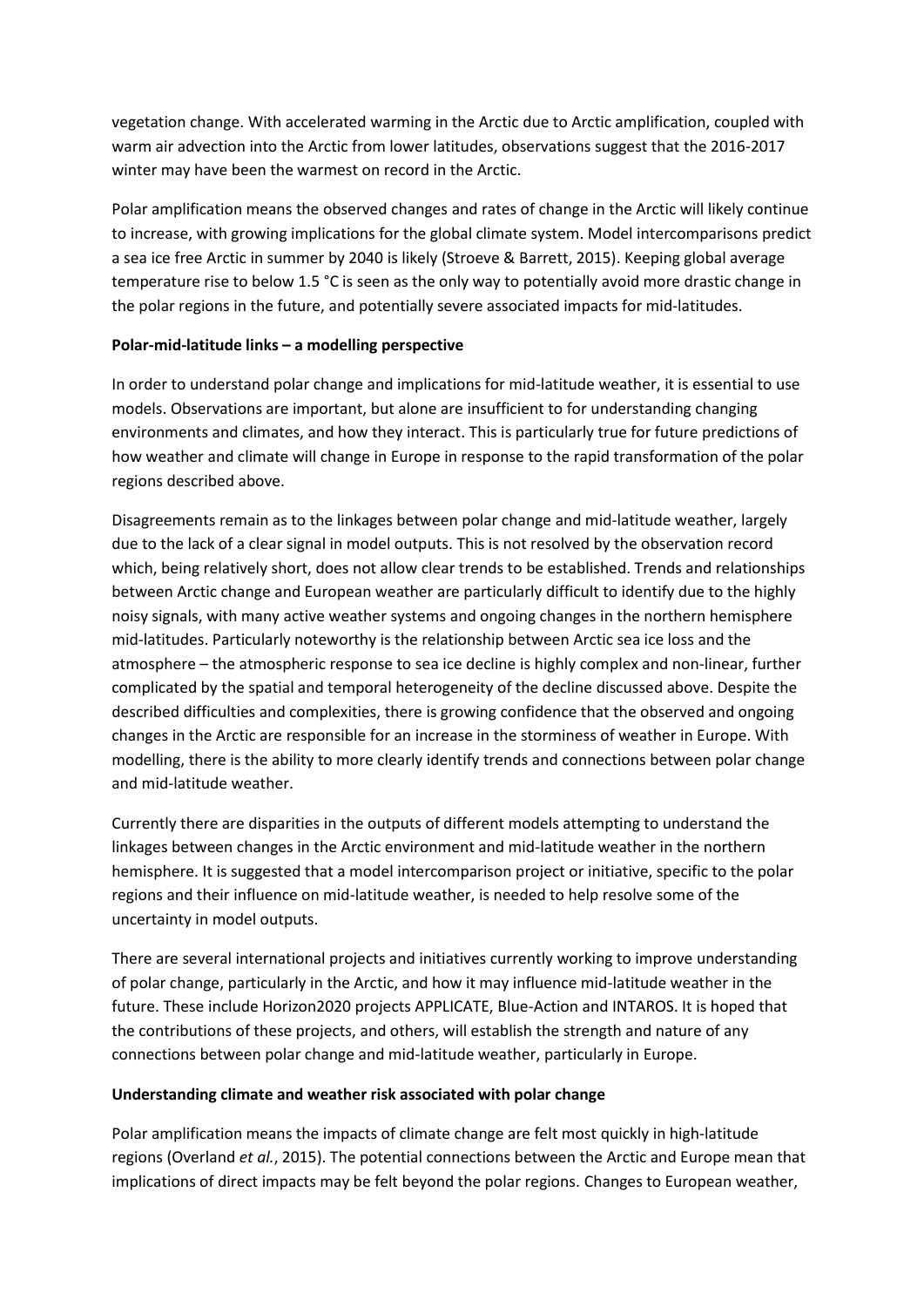particularly in the form of extreme events, become more likely in response to ongoing changes in the Arctic (Vihma *et al.*, 2016).

Concurrent with the suggested links between Arctic change and storminess in Europe, the reanalysis data records indicate an increase in storminess in the North-Atlantic storm track region (Donat *et al.*, 2011). In the most recent research, also the nature-based observations suggest the intensity of catastrophic storms in Europe has increased. The historical records of windstorm induced tree damages indicate that intensity of catastrophic storms in Europe has increased by a factor of 3.5 since 1951. An accelerated increase in storm intensities is visible since 1990 (Gregow *et al.*, 2017). Research also indicates that the North Atlantic Oscillation (NAO) is not the driver of this increased storm intensity - Arctic amplification is a possible driver.

While Arctic change is thought to be at least partly responsible for the increased storminess in northern Europe, Arctic sea ice decline has thought to be responsible for increasing the likelihood of extreme heat and drought in southern Europe. This is due to induced changes in the positioning of atmospheric blocking zones (Coumou *et al.*, 2015; Vihma *et al.*, 2016; Screen, 2017).

It is important to note that changes in the polar regions may not only increase the likelihood of extreme weather events in Europe, but also worsen the impacts of extreme weather events. Rising sea levels, particularly resulting from ice melt in Antarctic (DeConto and Pollard, 2016), increase the risks and hazards associated with storms in coastal areas.

The state-of-the-art research thus suggests that polar change not only increases the probability and frequency of extreme weather occurrences, particularly along storm tracks and atmospheric blocking zones, but also increases risk and hazard associated with such events.

#### **Implications for operational meteorology and public communication**

Operational weather forecasters are often uncomfortable predicting extreme events, particularly those without precedent, as dramatic predictions that do not materialise reduce public confidence in weather forecasting and forecasters more broadly, regardless of how well uncertainty is communicated. Furthermore, when the whole climatic system is changing so rapidly, operational meteorologists increasingly question the how much they are able to trust the numerical weather models upon which they rely – this is particularly true of changes in the Arctic, where polar amplification means climate and environmental change is drastic.

Seasonal weather predictions are becoming increasingly important in forecasting, as they allow for effective contingency planning in both public and private sectors. Such predictions are particularly difficult in the highly variable weather regimes of the European mid-latitudes. Reduced temperature gradients as the Arctic warms leads to a weakened polar Jetstream and increased frequency of static weather patterns. These blocking events are difficult to predict, yet have major impacts on midlatitude weather, threatening to undermine recent advances in seasonal weather prediction.

It is important to communicate the science behind weather forecasts to the public. Public communicators have a responsibility to explain the why certain weather events occur and why there is uncertainty. This is particularly true for the linkages between polar change and mid-latitude weather – the public should understand that changes in seemingly remote and distance regions have real and tangible impacts in the regions where they live.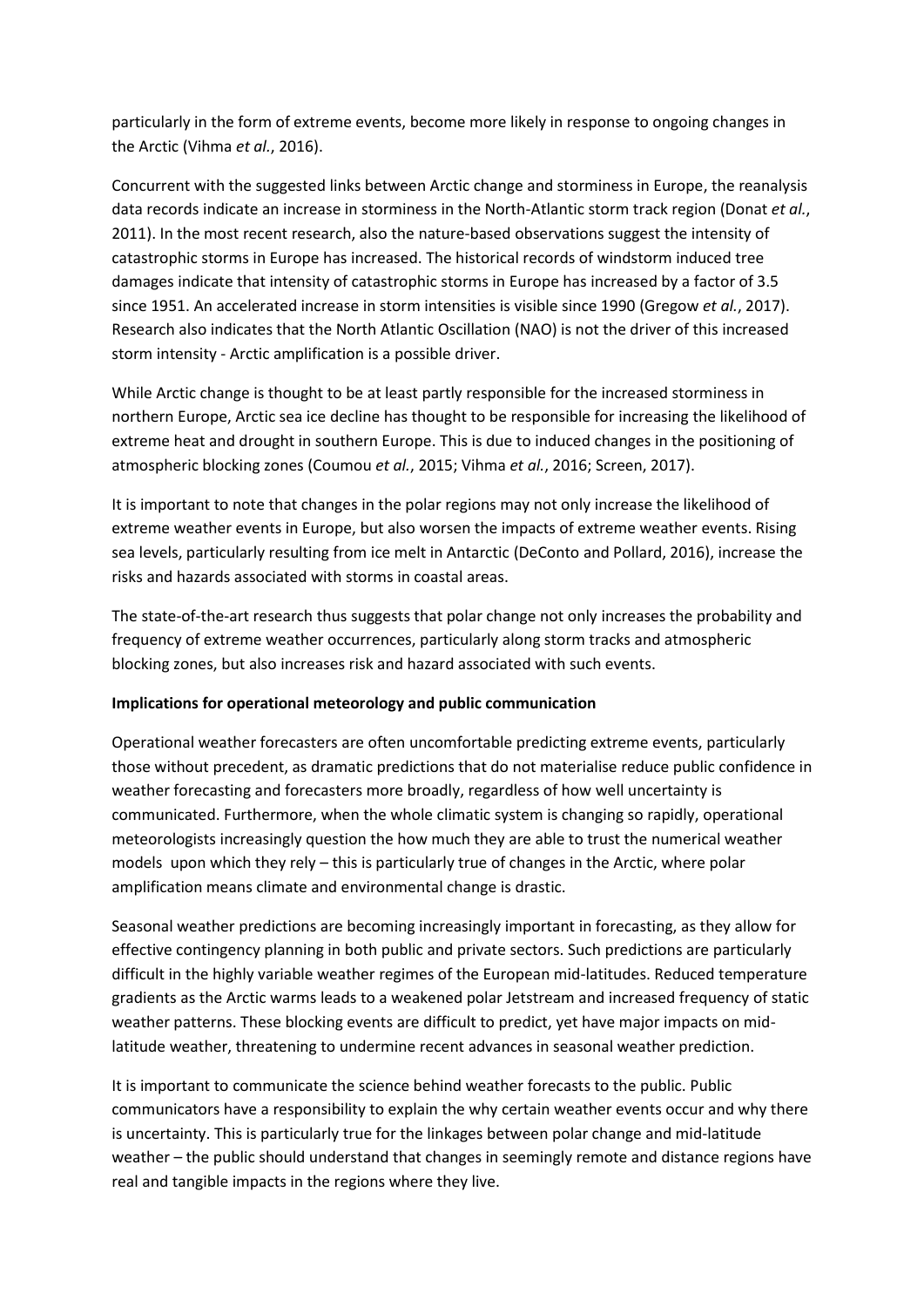Noting the uncertainty that remains as to the extent and nature of polar-mid-latitude weather connections, scientists are often hesitant to make predictions or definitive statements, particularly when communicating with policymakers or the public. It is suggested that the scientific community should place emphasis what is known about polar-mid-latitude weather linkages, and the global impacts of changes in the Arctic and Antarctic more generally, so to control public discourse around the issue.

## **Strengthening European climate research and informing policy**

Scientific understanding of polar change and mid-latitude linkages must be compiled and incorporated into European policy frameworks to maximise the useful impact of knowledge. With initiatives such as ECRA and the EPB, the European climate and polar research communities can clearly and authoritatively communicate the understanding of polar changes, how they are affecting mid-latitude weather, and the associated risks for society to policymakers. To be most effective, initiatives must incorporate researchers across the physical, life and social sciences with bottom up approaches that engage stakeholders throughout.

To optimise understanding and successfully improve policymaking, science must be open and transparent, with open sharing of data and information across the research community. This is especially important in the polar regions, where the scarcity, cost and difficulty of observations means all data are highly valuable. Currently, the availability of data and information is often largely dependent on the willingness of individual researchers. It is important that the open sharing of data and information becomes standard practice.

Scientific understanding of polar-mid-latitude linkages must be more clearly, accurately and efficiently communicated to policymakers, the public and other stakeholders, as well as between scientists themselves. This will require the embrace of a variety of new methods of communication, such as social media, alongside more traditional methods such as publications, workshops and briefings.

It is important to retain accuracy in when communicating complex scientific information to different audiences. The science-policy interface organisations, such as ECRA and the EPB, thus play a useful role. Using close understanding of both the research and policymaking communities, such organisations are able to condense scientific knowledge and communicate key messages to relevant stakeholders in a clear, accurate and timely manner. Where communication is directly between researchers and non-experts, the gap in mutual understanding is often too great, information oversimplified, and accuracy lost.

A process that is focused specifically on the global implications of Arctic and Antarctic change is suggested as an ideal approach to identify trends in scientific understanding of polar-mid-latitude linkages. Such an initiative, similar to more existing processes with broader foci, would enable scientific consensuses to be formally identified and clearly communicated to policymakers.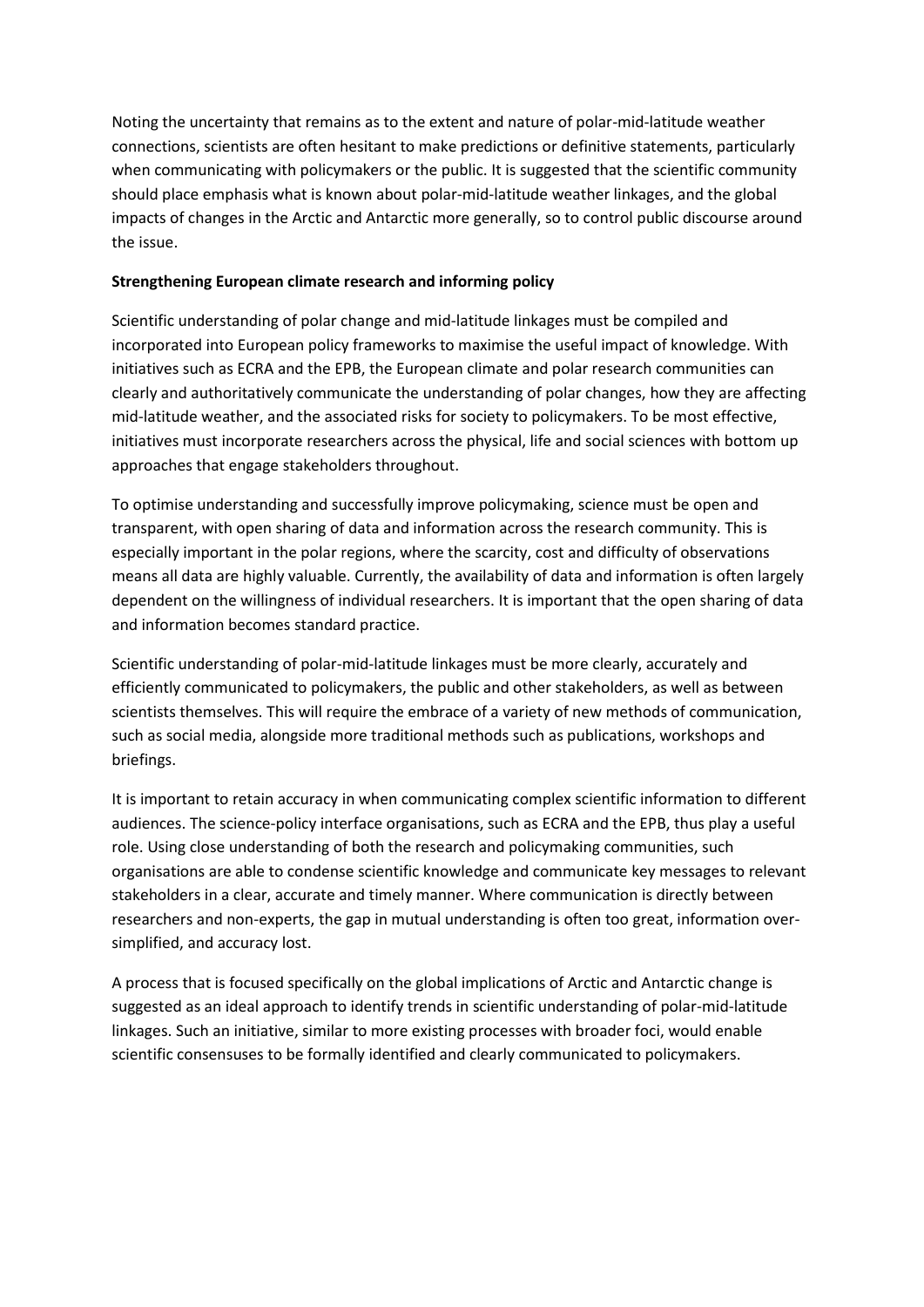## **Summary**

Summarising the session, panellists identified several key gaps that need to be filled to progress understanding of polar-mid-latitude weather linkages, and effective use of knowledge to benefit European society:

- A fully coordinated effort from the entire research community, including all disciplines, and in particular integrating social sciences into research projects to formulate societal needs, is required to fully understand how changes in the polar regions influence midlatitude weather, and the risks of associated impacts for Europe.
- A climate model intercomparison project or initiative, specific to the polar regions and linkages to mid-latitudes is necessary to help address the disparity in outputs currently produced by different models.
- A process which regularly synthesises the current state of knowledge and understanding of Arctic and Antarctic change and its global implications is needed. This will facilitate clear and authoritative communication of the state of understanding to policymakers and the public.
- Sustained observations and monitoring of changes to climate, environments and ecosystems in both polar regions is needed to better understand the physical changes ongoing in high-latitudes. Community-based monitoring and citizen science will be an important component of these efforts.
- Improved impact and risk assessments are needed to establish how changes to midlatitude weather associated polar change will impact societies. Local communities and other stakeholders must be fully engaged throughout this process.
- Open source data and information approaches should be adopted as standard practice in all areas of research to maximise the ability of the entire scientific research community to advance understanding of polar change and implications for mid-latitude weather, and to promote a further effective uptake of knowledge in other fields (e.g. policy making, climate services).